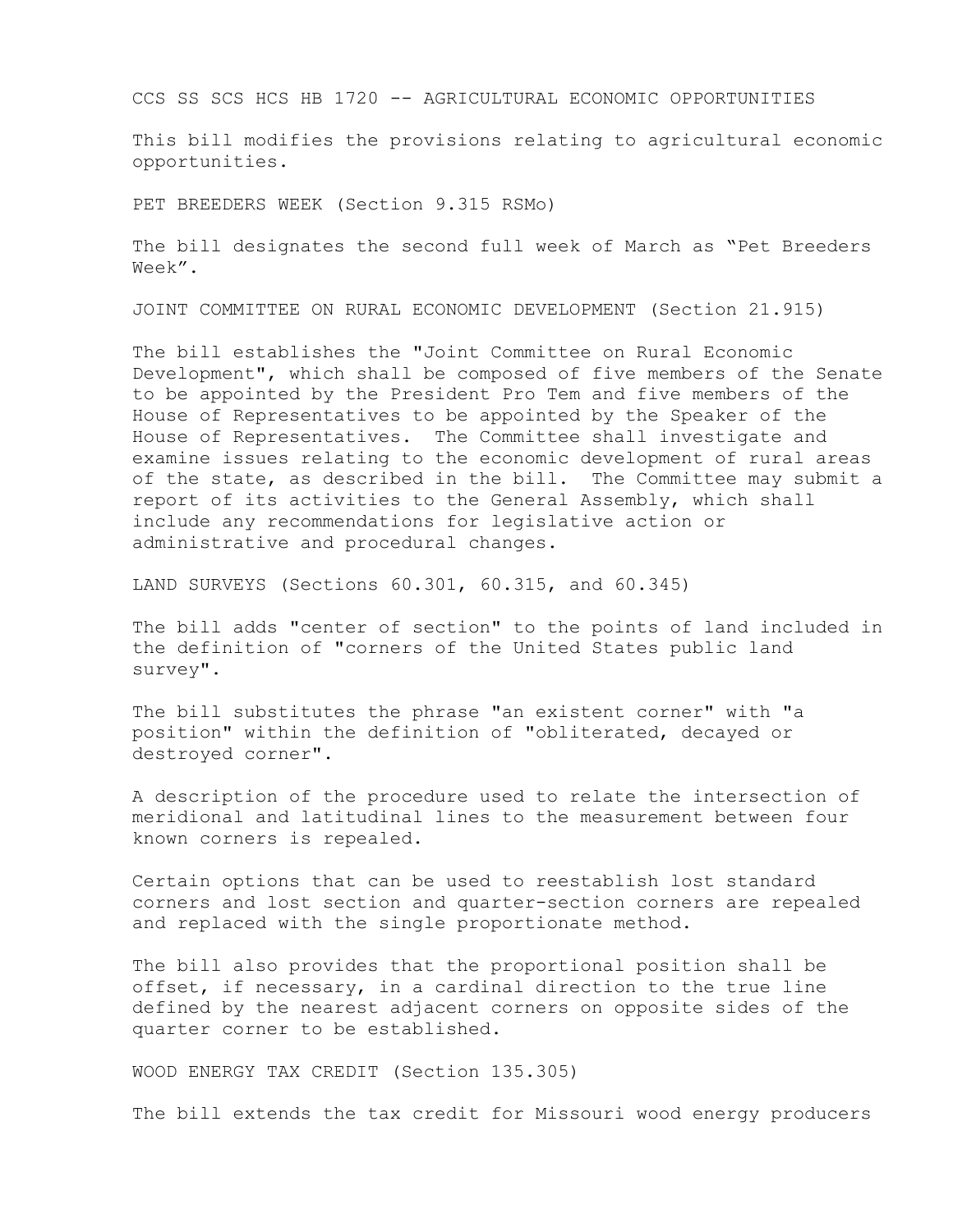from June 30, 2020 to June 30, 2024.

MEAT PROCESSING FACILITY INVESTMENT TAX CREDIT (Section 135.686)

The Meat Processing Facility Investment Tax Credit for the expansion or modernization of meat processing facilities expired on December 31, 2021. The bill extends the tax credit until December 31, 2024. The bill also limits the tax credit to taxpayers who own a meat processing facility in the state and employ less than 500 people at all processing facilities nationwide.

ETHANOL RETAILERS INCENTIVE (Section 135.755)

For all tax years beginning on or after January 1, 2023, the bill authorizes a tax credit for retail dealers selling higher ethanol blend at the retail dealer's service station or for distributors that sell an ethanol blend directly to the final user in the state. The credit will be equal to \$0.05 per gallon of higher ethanol blend sold and dispensed through metered pumps at the service station or directly to the end user during the tax year. The tax credit will be nontransferable and nonrefundable but may be carried forward to any of the five subsequent tax years. The total amount of tax credits authorized under the bill in a given fiscal year will not exceed \$5 million. The program will sunset on December 31, 2024.

BIODIESEL INCENTIVE PROGRAMS (Sections 135.775 and 135.778)

For all tax years beginning on or after January 1, 2023, the bill authorizes a tax credit for retail dealers selling a biodiesel blend at the retail dealer's service station in the state or for distributors that sell a biodiesel blend directly to the final user in the state. The credit will be equal to \$0.02 per gallon for between a 5% and 10% blend and \$0.05 per gallon for in excess of a 10% blend sold and dispensed through metered pumps at the service station or directly to the final user located in the state during the tax year. If the tax credit exceeds the taxpayers tax liability, the difference shall be refundable. The total amount of tax credits authorized under the bill in a given fiscal year will not exceed \$16 million. The program will sunset on December 31, 2024.

For all tax years beginning on or after January 1, 2023, the bill authorizes a tax credit for Missouri biodiesel producers in the state. The credit will be equal to \$0.02 per gallon produced by the Missouri biodiesel producer during the tax year.

If the tax credit exceeds the taxpayers tax liability, the difference shall be refundable. The total amount of tax credits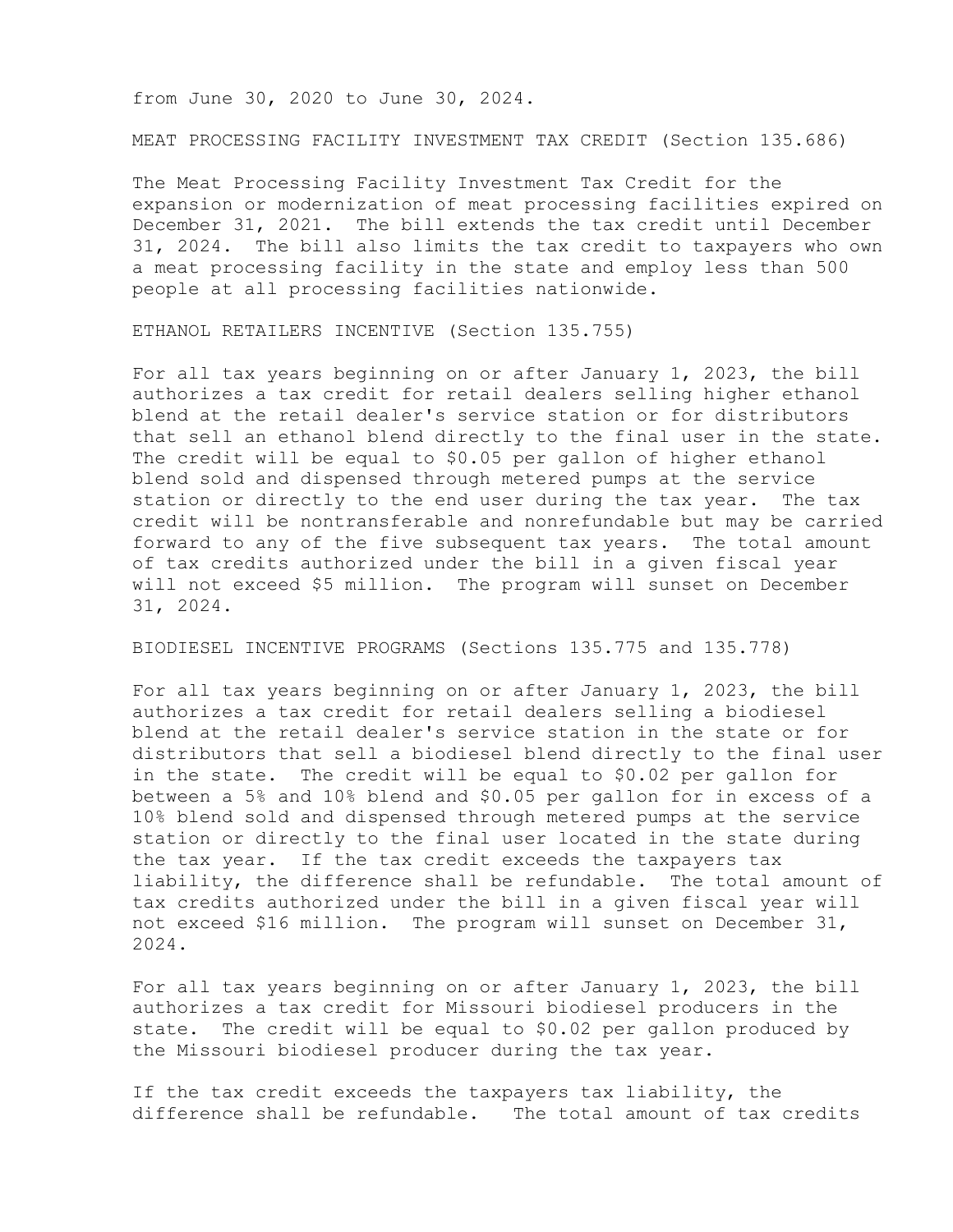authorized under the bill in a given fiscal year will not exceed \$4 million. The program will sunset on December 31, 2024.

URBAN FARMS (Section 135.1610)

The bill allows a taxpayer to claim a tax credit against the taxpayer's state tax liability in an amount equal to 50% of the taxpayer's eligible expenses for establishing an urban farm or improving an urban farm in an urban area that produces agricultural products solely for distribution to the public.

The amount of the tax credit claimed shall not exceed the amount of the taxpayer's state tax liability in the tax year for which the credit is claimed, the taxpayer shall not be allowed to claim a tax credit under this section in excess of \$5,000 for each urban farm. However, any tax credit that cannot be claimed in the tax year the contribution was made may be carried over to the next three succeeding tax years until the full credit is claimed.

The total amount of tax credits authorized shall not exceed \$200,000. These tax credits cannot be transferred, sold, or assigned. Any taxpayer granted a tax credit who uses the farm for which the credit was issued for personal benefit must repay the tax credit. The program sunsets December 31st, two years after the effective date.

ROLLING STOCK TAX CREDIT (Section 137.1018)

This bill reauthorizes a tax credit for eligible expenses incurred in the manufacture, maintenance, or improvement of a freight line company's qualified rolling stock, which expired on August 28, 2020. Such credit would be reauthorized until August 28, 2024.

SALES TAX EXEMPTIONS FOR FARM EQUIPMENT (Section 144.030)

The bill specifies that sales of certain farm machinery and equipment, including utility vehicles, used for any agricultural purpose are exempt from sales tax. Additionally, this bill provides and alters definitions for utility vehicles.

RECYCLED ASPHALT SHINGLES(Sections 260.221 and 644.060)

The bill specifies that processed recycled asphalt shingles may be used for fill, reclamation, and other beneficial purposes without any permits relating to solid waste management or any permits relating to the Missouri Clean Water Law if such shingles are inspected for toxic and hazardous substances, provided they may not be used for fill, reclamation, or other beneficial purposes within 500 feet of any lake, river, sink hole, perennial stream, or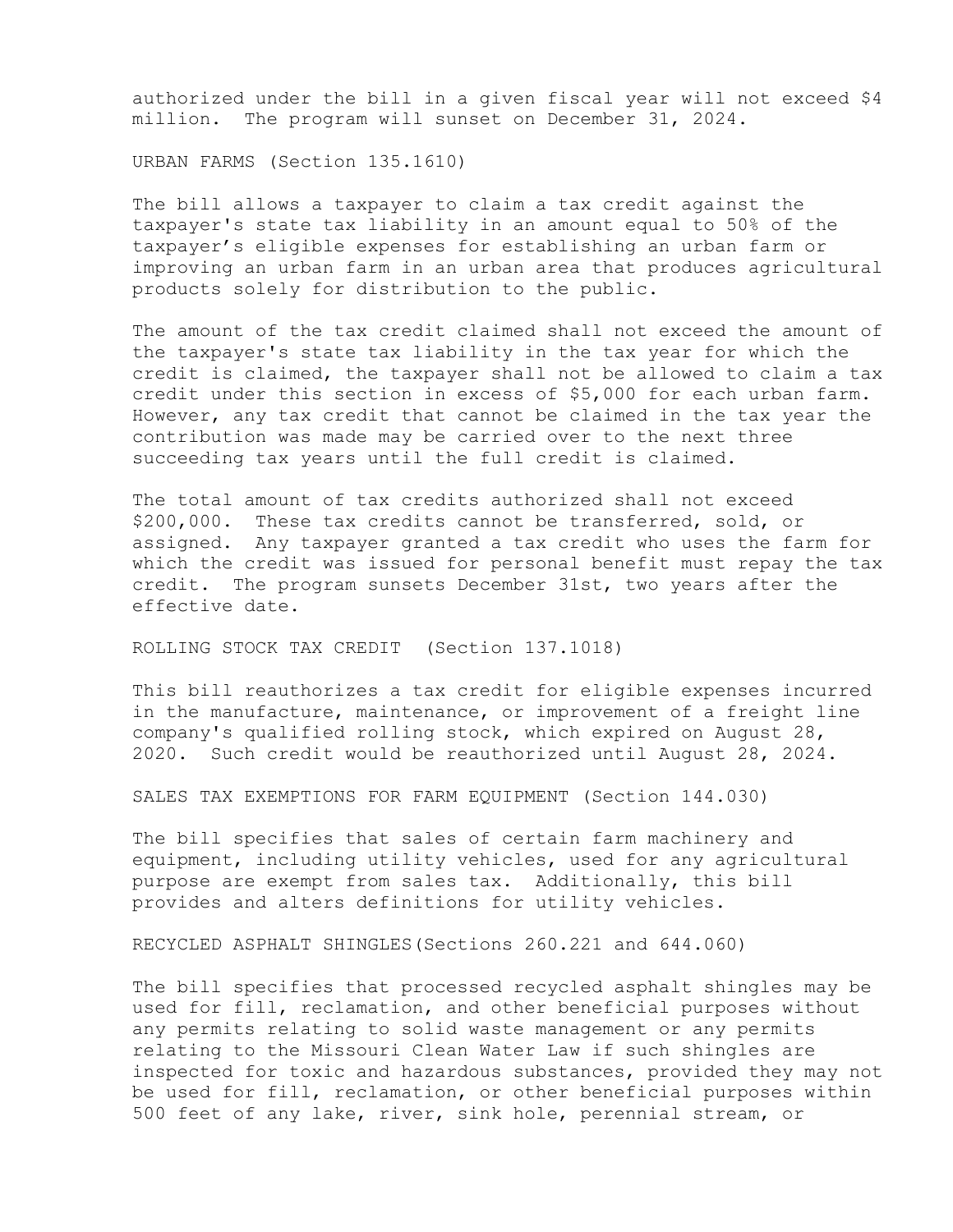ephemeral stream or below surface level within 50 feet of the water table.

SOYBEAN PRODUCERS ASSESSMENT (Section 275.357)

Currently, the federal soybean producers assessment is 0.5% of the net market price of soybeans grown in this state and the state assessment is one half of the national assessment. This bill specifies that as long as the federal assessment remains at  $0.5\%$ , the state assessment must correspond to the state credit of the total assessment paid to the commodity merchandising council.

If federal assessment is reduced or ceases, the state assessment will be equal to 0.5% of the net market price of soybeans grown within the state. The bill specifies how the state and federal assessments are to be collected and remitted and that the state fees are subject to refund.

LOCAL LOG TRUCKS (Sections 301.010, 301.062, 304.180 and 304.240)

The bill modifies the definition of "local log truck" and "local log truck tractor" to specify weight distribution and a total maximum weight for each truck, and updates weight and distance limits. In addition, the bill also sets fines for load-limit violations involving a local log truck or a local log truck tractor.

AGRICULTURAL TAX CREDIT EXTENSIONS (Section 348.436)

The Agricultural Product Utilization Contributor Tax Credit under Section 348.430, and the New Generation Cooperative Incentive Tax Credit under Section 348.432 expired on December 31, 2021. The bill extends the expiration date to December 31, 2024.

SPECIALTY AGRICULTURAL CROPS (Section 348.491 and 648.493)

This bill creates the "Specialty Agricultural Crops Act", a loan program established by the Missouri Agricultural and Small Business Development Authority for the purchase of certain specialty crop resources. The eligibility requirements are specified in the bill.

The maximum loan amount a producer may be eligible to receive is \$35,000. The bill specifies the maximum loan amounts available under the program and the considerations that are to be weighed by the authority when deciding upon a loan application. The bill waives the interest payments for any approved farmer for the first year, provides financing up to 90% of the anticipated cost of the specialty crop purchase, and allows the authority to charge a one time loan review fee of 1% to be charged by the lender. Nothing in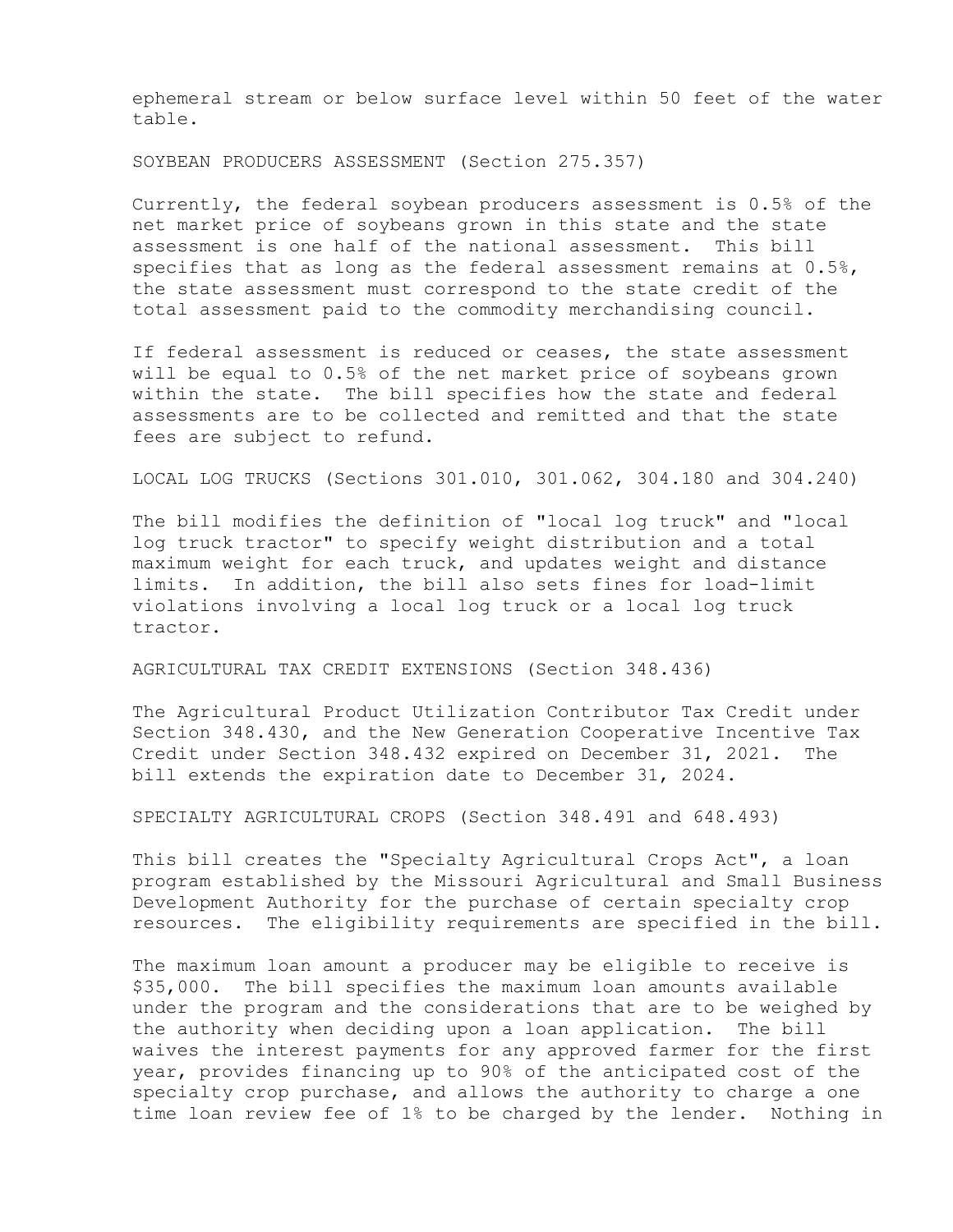the Specialty Agricultural Crops Act precludes any farmer from participating in any other agriculture program.

The bill provides a tax credit to any lender participating in the loan program equal to 100% of the interest waived by the lender for the first year of the loan. The amount of tax credits issued to all eligible lenders in a fiscal year may not exceed \$300,000. The tax credits created in the act may be claimed on a quarterly basis, are not refundable and may be carried over for no more than three years.

The program will sunset two years after the effective date.

FAMILY FARMS ACT (Section 348.500)

Currently, a small farmer may qualify for the Family Farm Livestock Loan Program if he or she is a farmer that is a Missouri resident who has less than \$250,000 in gross sales per year and is only eligible for one loan per family and for only one type of livestock. The bill allows a farmer to qualify if he or she has less than \$500,000 in gross sales per year and removes the restriction to only one loan per family. In addition, the bill doubles the maximum amount of the loan for each type of livestock.

ANHYDROUS AMMONIA (Sections 643.050, 643.079, 643.245 and repeal of 266.355)

The bill repeals provisions of law that give the Department of Agriculture oversight over standards relating to anhydrous ammonia and authorizes the Air Conservation Commission to adopt, promulgate, amend, and repeal rules and regulations for covered processes at agricultural stationary sources that use, store, or sell anhydrous ammonia, and regulations necessary to implement and enforce the risk management plans under the federal Clean Air Act.

Each retail agricultural facility that uses, stores, or sells anhydrous ammonia that is an air contaminant source subject to a risk management plan under the federal Clean Air Act must pay an annual registration of \$200. The bill also establishes an annual tonnage fee for anhydrous ammonia of \$1.25 per ton used or sold.

Each distributor or terminal agricultural facility that uses, stores, or sells anhydrous ammonia that is an air contaminant source subject to a Risk Management Plan Program 3 under federal regulations relating to chemical accident prevention must pay an annual registration of \$5,000 and does not pay a tonnage fee.

The bill creates the "Anhydrous Ammonia Risk Management Plan Subaccount" within the Natural Resources Protection Fund which